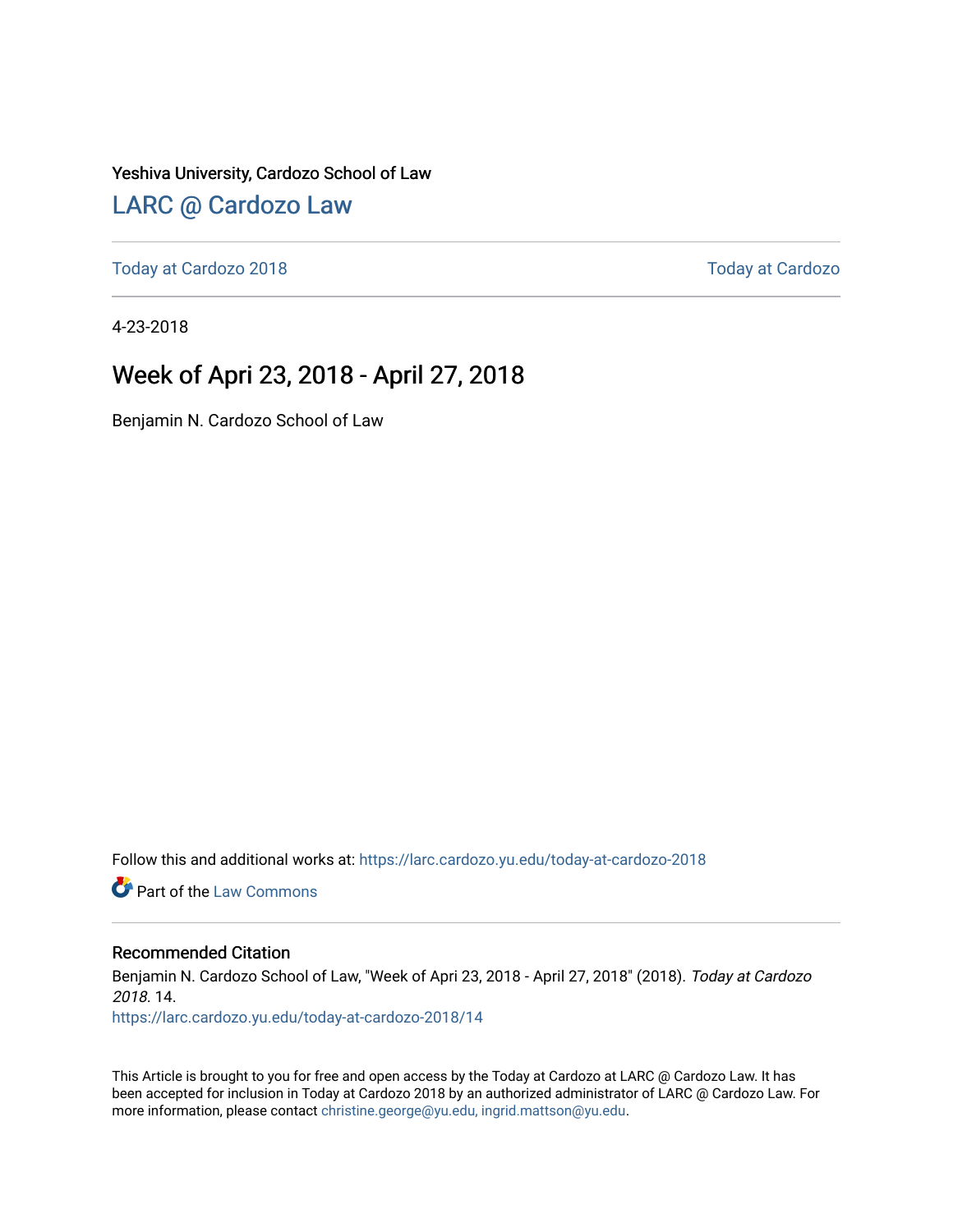# Today at Cardozo -Monday, April 23, 2018

We invite you to attend the ICPELR Spring Symposium "IP Litigation in the Digital Age" with IP litigation experts and partners from Arnold & Porter Kaye Scholer LLP, Leason Ellis LLP, and Cowan Debaets Abrahams & Sheppard LLP. Please join us for this informative event on April 23rd at 6:00 p.m. at Cardozo Law School. Dinner will be served. Reception will start at 8:00 p.m.

PUPPIES ON CAMPUS. Enough said. Therapy dogs will be here to help us all de-stress on April 23rd from 12-1 pm in the 5th Floor Faculty Lounge (same time and location both days)!

#### 

Join Cardozo Law Institute in Holocaust and Human Rights (CLIHHR) for a panel event "The Uses of Truth: Truth Commissions Archives, Justice and the Search for the Disappeared in El Salvador" on (Monday) April 23, 2018 from 6-8pm in the 3rd floor lounge. Reception to follow!

Falling on the heels of the UN Day on the Right to Truth and the 25th Anniversary of the El Salvador Truth Commission, CLIHHR is hosting a panel event to draw attention to the role that truth commission archives play as a potential source of information for justice and the search for those forcibly disappeared in times of conflict or oppression. The panel will discuss historical decisions about access to truth commission archives in light of evolving standards on the right to truth, accountability, and justice. In addition, panelists will talk about the specific potential of El Salvador's Truth Commission archives and how they can contribute to the search for the disappeared.

#### Panelists:

Eduardo Gonzalez Cueva, Transitional Justice Consultant Trudy Peterson, Certified Archivist Kate Doyle, Senior Analyst of U.S. policy in Latin America, National Security Archive Benjamin Cuellar, Salvadoran Human Rights Activist Leonor Arteaga, Senior Program Officer, Due Process of Law Foundation, U.S/ El Salvador

Moderated by: Jocelyn Getgen Kestenbaum, Faculty Director, Cardozo Law Institute of Holocaust and Human Rights

Take a break from all that studying and outlining and join the South Asian Law Student Association for a study break! Coffee, tea, and desserts will be served. It will be held on April 23rd from 1-2:30 pm in 5SEM.

**JLSA General Body Meeting** 

We will be announcing the board for the upcoming school year.

The meeting is open to all and will begin at noon in room 102. Burritos will be served.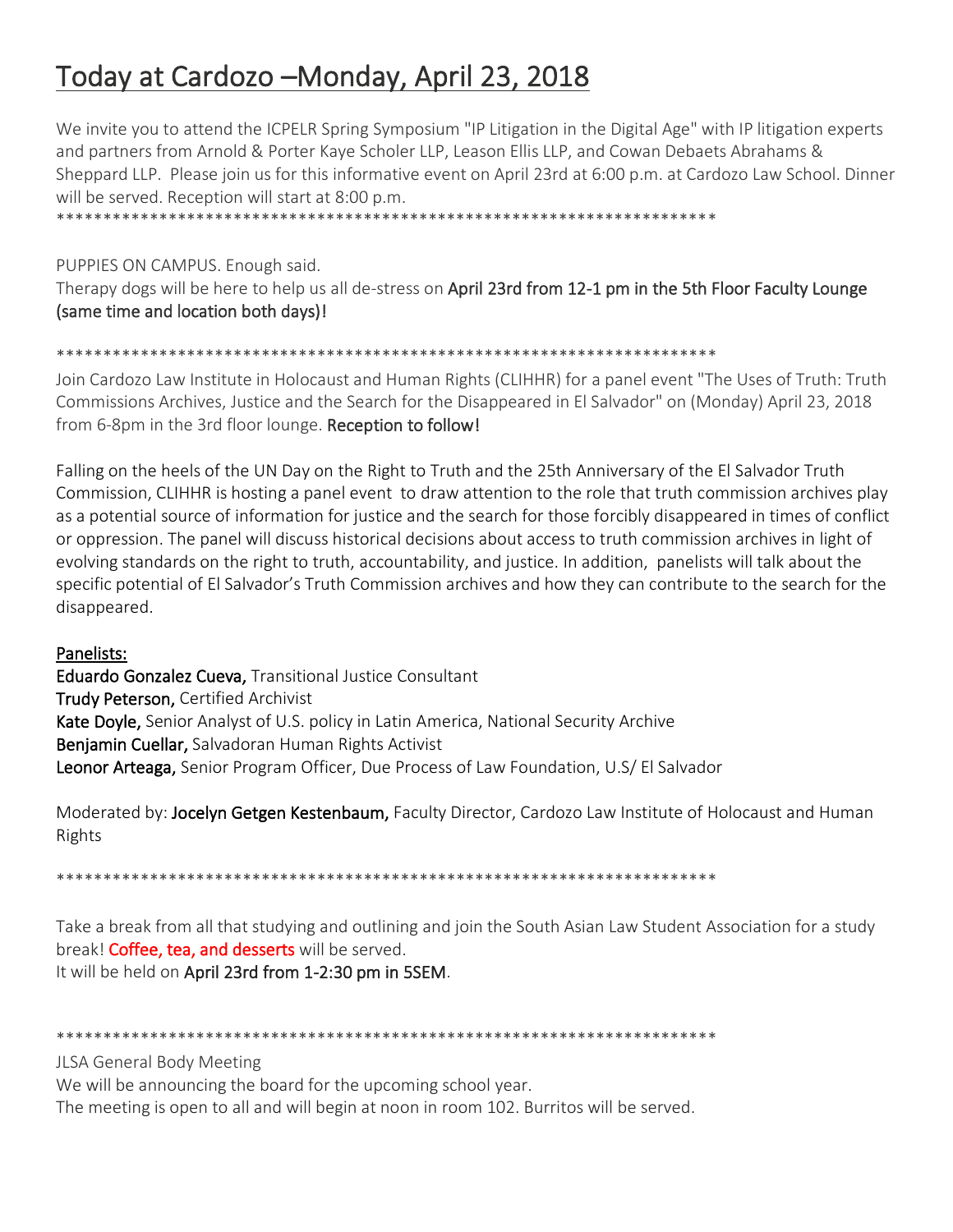### Upcoming Events and Announcements

Navigating Post-Law School Life: What I Wish I Knew Before Graduating

When: April 24<sup>th</sup> at 6:00 PM Where: 5th Floor Faculty Lounge Why: This event will ideally facilitate networking, mentoring and relationship building between recent alums and current Cardozo students. Food will be provided! The "Navigating Post-Law School Life: What I Wish I Knew Before Graduating" is sponsored by MLSA, APALSA, BLSA, LALSA, MSA, and SALSA. \*\*\*\*\*\*\*\*\*\*\*\*\*\*\*\*\*\*\*\*\*\*\*\*\*\*\*\*\*\*\*\*\*\*\*\*\*\*\*\*\*\*\*\*\*\*\*\*\*\*\*\*\*\*\*\*\*\*\*\*\*\*\*\*\*\*\*\*\*\*\*

Please join FIRE for an exciting speaking event next week!

What: Cristina Velez, an attorney at the NYU Immigrant Defense Project, will come to share over a decade of immigration law experience in both the public and private sectors. Cristina spent 10 years at the HIV Law Project, where she supervised the representation of HIV-positive immigrants seeking asylum, permanent residence, naturalization, VAWA/U visas, and relief from removal. Her work currently focuses on representation of detained clients. Vishal Trivedi, Director of Legal Immigration Services at GMHC, will moderate this Q&A discussion.

When: Tuesday, April 24th, 6:15 pm Where: Room 204

*\*\* Pasta and salad will be served. \*\**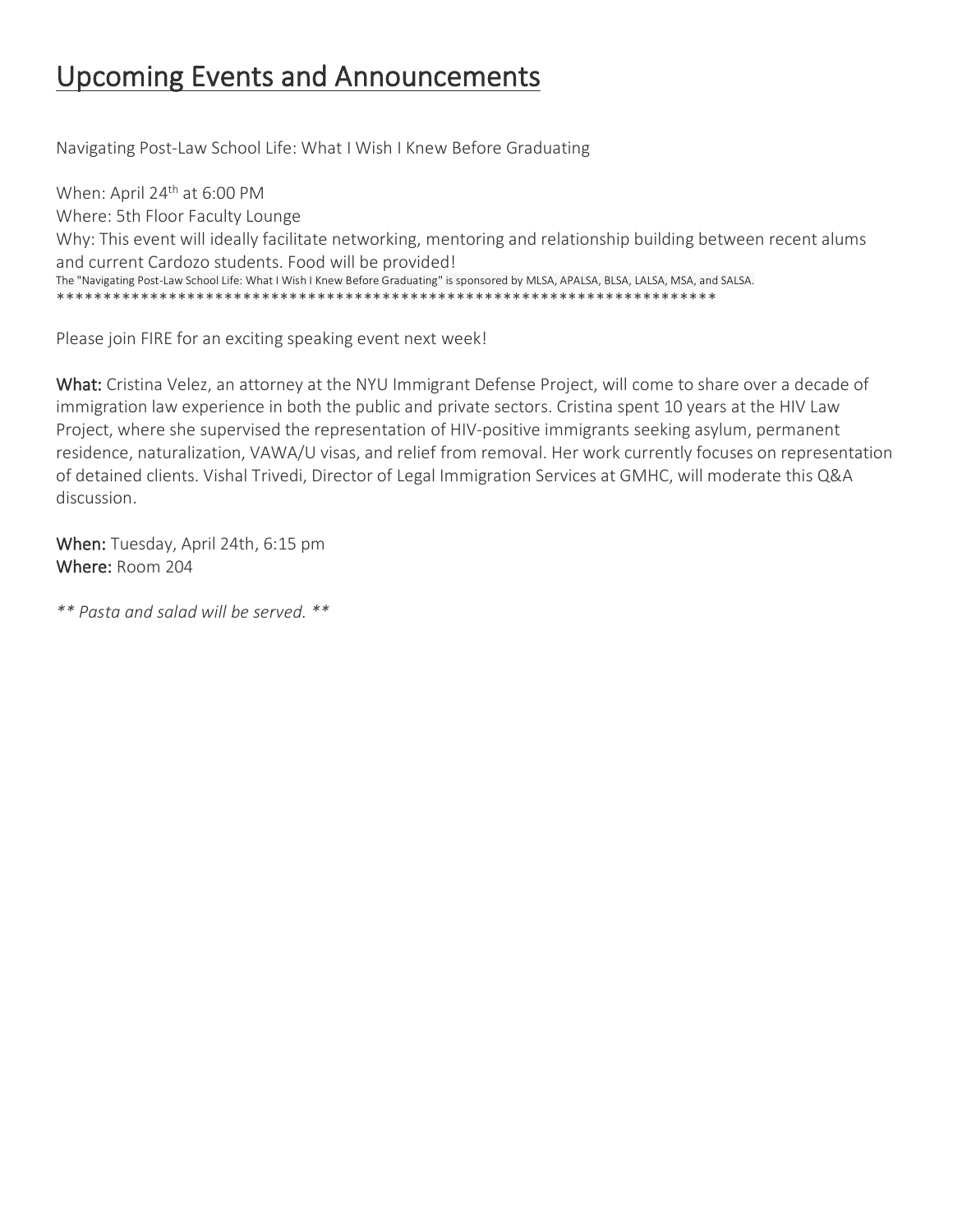### Today at Cardozo –Tuesday, April 24, 2018

Navigating Post-Law School Life: What I Wish I Knew Before Graduating

When: April 24<sup>th</sup> at 6:00 PM Where: 5th Floor Faculty Lounge Why: This event will ideally facilitate networking, mentoring and relationship building between recent alums and current Cardozo students. Food will be provided! The "Navigating Post-Law School Life: What I Wish I Knew Before Graduating" is sponsored by MLSA, APALSA, BLSA, LALSA, MSA, and SALSA. \*\*\*\*\*\*\*\*\*\*\*\*\*\*\*\*\*\*\*\*\*\*\*\*\*\*\*\*\*\*\*\*\*\*\*\*\*\*\*\*\*\*\*\*\*\*\*\*\*\*\*\*\*\*\*\*\*\*\*\*\*\*\*\*\*\*\*\*\*\*\*

Please join FIRE for an exciting speaking event next week!

What: Cristina Velez, an attorney at the NYU Immigrant Defense Project, will come to share over a decade of immigration law experience in both the public and private sectors. Cristina spent 10 years at the HIV Law Project, where she supervised the representation of HIV-positive immigrants seeking asylum, permanent residence, naturalization, VAWA/U visas, and relief from removal. Her work currently focuses on representation of detained clients. Vishal Trivedi, Director of Legal Immigration Services at GMHC, will moderate this Q&A discussion.

When: Tuesday, April 24th, 6:15 pm Where: Room 204

*\*\* Pasta and salad will be served. \*\**

### Upcoming Events and Announcements

There were no events requested at this time.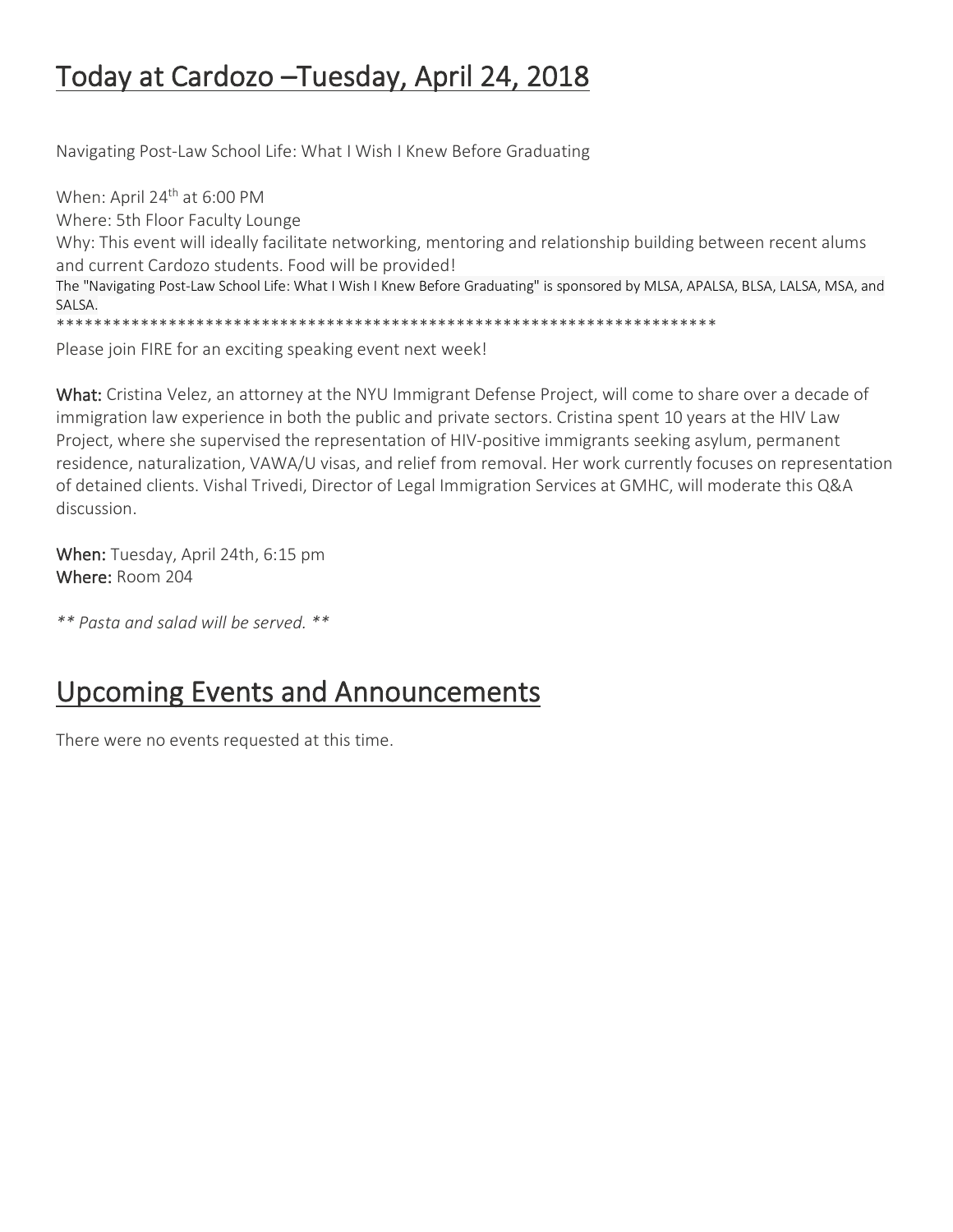## Today at Cardozo –Thursday, April 26, 2018

Please join the Women's Law Initiative TODAY for its last event of the year, our 1L Study Break and 2nd General Body Meeting! Come relax, chat with fellow students, and grab some food.

#### 12pm-2pm

Room 407

We'll have bagels, snacks, desserts, coffee, tea -- stop by and enjoy!

\*\*\*\*\*\*\*\*\*\*\*\*\*\*\*\*\*\*\*\*\*\*\*\*\*\*\*\*\*\*\*\*\*\*\*\*\*\*\*\*\*\*\*\*\*\*\*\*

MSA LAST GB OF THE YEAR + STUDY BREAK

April 26th, 12pm Room 211

Our MSA will be having its last general body meeting of the year. Come on down for some **food/snacks as a study** break during your finals studying, say goodbye to the graduating members of the MSA, meet the new President and Treasurer for 2018-2019, and just chill!

#### \*\*\*\*\*\*\*\*\*\*\*\*\*\*\*\*\*\*\*\*\*\*\*\*\*\*\*\*\*\*\*\*\*\*\*\*\*\*\*\*\*\*\*\*\*\*\*\*

MLSA Graduation! When: Thursday, April 26 at 6 PM Where: 5th Floor Faculty Lounge (Room 512) What: MLSA Graduation is an ongoing student-led tradition that celebrates the accomplishments of our graduating 3L and LLM students. We will come together to acknowledge our contributions to Cardozo and share food and drink in a celebratory atmosphere!

#### \*\*\*\*\*\*\*\*\*\*\*\*\*\*\*\*\*\*\*\*\*\*\*\*\*\*\*\*\*\*\*\*\*\*\*\*\*\*\*\*\*\*\*\*\*\*\*\*

Greetings! The Philosophy and Law Society is having its last general body meeting today, at 4:00, in room 423. Stop by for food, civilized conversation, and elections!

### Upcoming Events and Announcements

There were no events requested at this time.